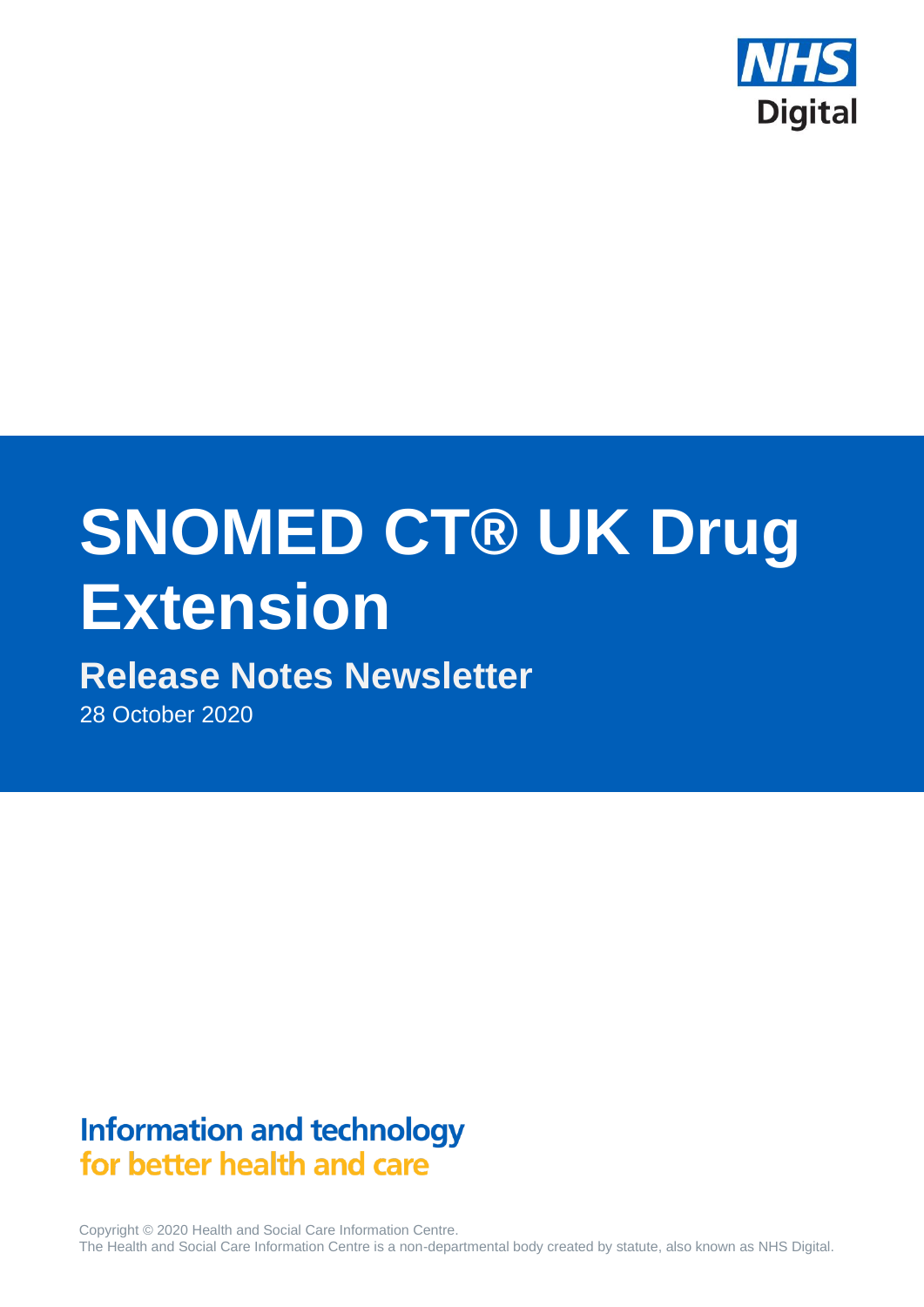## This document covers the data provided in Release Format 2 (RF2) of SNOMED CT

The Release Notes Newsletter has been constructed to add further clarification to some dm+d content that has been identified as requiring such (due to e.g. differences between dm+d approach and that of current drug catalogues) and to communicate changes to the release and forthcoming changes to future releases.

This document is intended to be adjunct to, not a replacement, for other documentation already available, and should be read in conjunction with current published dm+d documentation available through the 'dm+d resources' section of the [dm+d website.](https://www.nhsbsa.nhs.uk/pharmacies-gp-practices-and-appliance-contractors/dictionary-medicines-and-devices-dmd) SNOMED CT UK Edition [notices and known issues](https://hscic.kahootz.com/connect.ti/t_c_home/view?objectId=14224752) are published on [Delen,](https://hscic.kahootz.com/connect.ti/t_c_home) the NHS Digital terminology and classifications collaboration site.

All queries (omissions, perceived inaccuracies etc) about this document should be directed to the NHS Digital, Standards Delivery helpdesk [\(information.standards@nhs.net\)](mailto:information.standards@nhs.net).

Please note:

- The content of this document is intended to support implementation and usage of dm+d and is not a replacement for good system design.
- This document will be subject to update further to user feedback and any changes to dm+d content or structure.
- Whilst the first section may see little change (but see note above) the final sections detail changes and forthcoming changes to specific releases and content will therefore be updated with each release.

\*This document is designed to support dm+d content in general but specifically the SNOMED CT<sup>1</sup> UK Drug Extension. For more information about all components and releases relating to dm+d see the [dm+d website](https://www.nhsbsa.nhs.uk/pharmacies-gp-practices-and-appliance-contractors/dictionary-medicines-and-devices-dmd)

<sup>1</sup> SNOMED® and SNOMED CT® are registered trademarks of the International Health Terminology Standards Development Organisation (IHTSDO®) [\(www.snomed.org\)](http://www.snomed.org/). SNOMED CT® was originally created by the College of American Pathologists.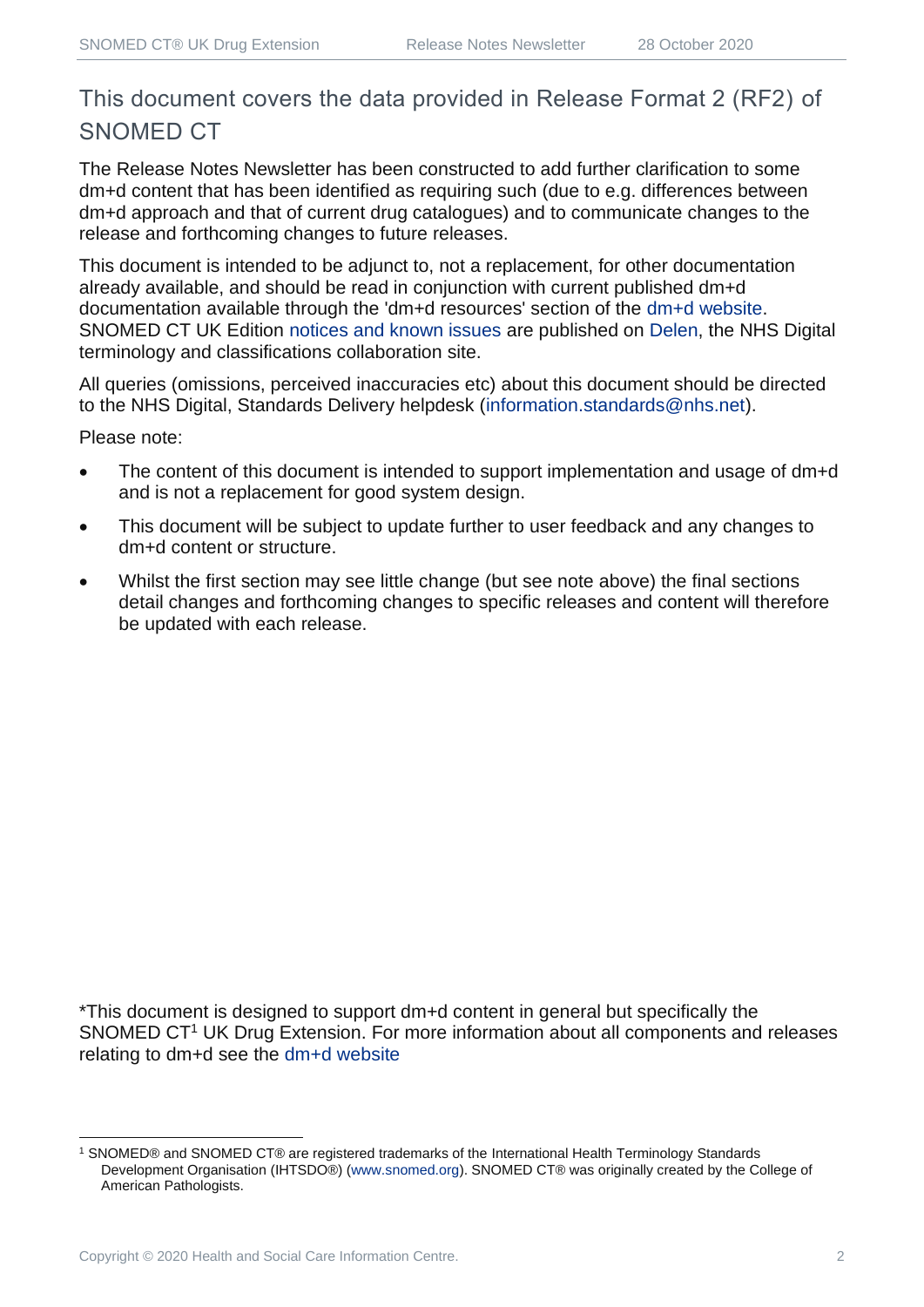## COPYRIGHT

- This material includes SNOMED Clinical Terms® (SNOMED CT®) which is used by permission of the International Health Terminology Standards Development Organisation (IHTSDO). All rights reserved. SNOMED CT®, was originally created by The College of American Pathologists. "SNOMED" and "SNOMED CT" are registered trademarks of the IHTSDO.
- The NHS Dictionary of Medicines and Devices (dm+d) has been developed and is delivered through a partnership between the Health and Social Care Information Centre [\(digital.nhs.uk\)](https://digital.nhs.uk/) and the NHS Business Services Authority [\(https://www.nhsbsa.nhs.uk/nhs-prescription-services\)](https://www.nhsbsa.nhs.uk/nhs-prescription-services)

## DISCLAIMER

The Health and Social Care Information Centre<sup>2</sup> (HSCIC) accepts no liability for loss of data or for indirect or consequential losses, which is not the result of the negligence of the HSCIC and liability for such losses is hereby expressly excluded.

No warranty is given by the HSCIC, the Department of Health and Social Care or the International Health Terminology Standards Development Organisation as to the accuracy and comprehensiveness of SNOMED CT. All conditions, warranties, terms and undertakings, express or implied, whether by statute, common law, trade practice, custom, course of dealing or otherwise (including without limitation as to quality, performance or fitness or suitability for purpose) in respect of SNOMED CT are hereby excluded to the fullest extent permissible by law.

<sup>&</sup>lt;sup>2</sup> The Health and Social Care Information Centre is a non-departmental body created by statute, also known as NHS Digital.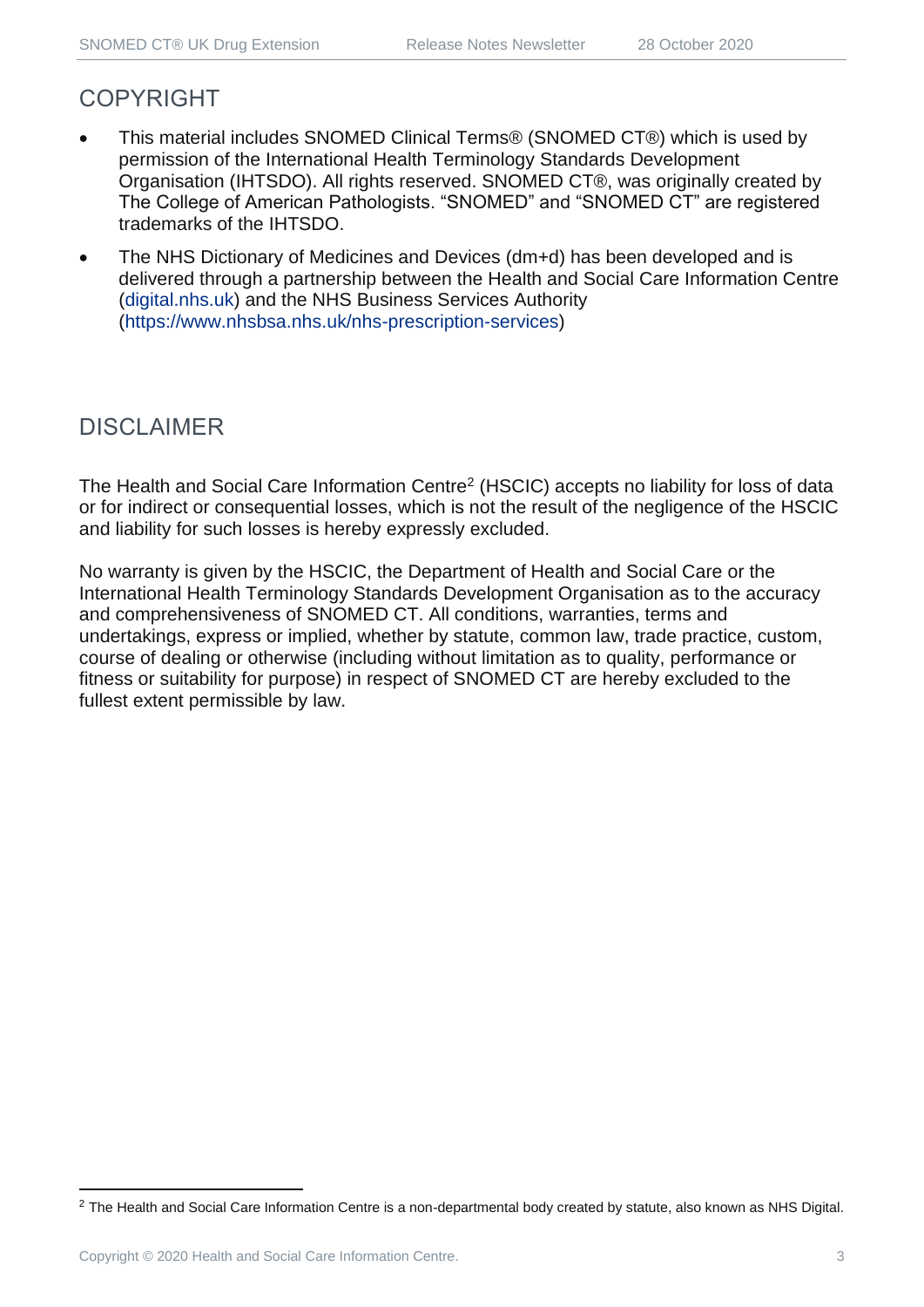# **1 Comments on current content:**

# **1.1 Dose forms**

With respect to Editorial Policy it is important to emphasise:

#### **1.1.1 Patches**

- Strength is usually expressed as the amount of 'active drug' (by weight) released over x hours (e.g. per hour or per 24 hours)
- The intended duration of usage of a patch is not identified at VMP or AMP level i.e. a transdermal estradiol patch releasing 50mcg/24hours would be represented by the same VMP whether it is intended for twice weekly usage or weekly usage
- No distinction is made to differentiate the type of drug reservoir utilised although this may be relevant in certain off-license indications.

#### **1.1.2 Injections**

Due to the need to add more information to the dose form in dm+d injections are expressed as e.g. powder and solvent for injection etc rather than merely injection. However, the need to pick a dose form of this complexity may be prohibitive in secondary care prescribing where the prescriber merely wishes to prescribe an 'injection'.

Within the guidance for secondary care there is outlined the means for prescribers to prescribe at the more abstract level (injection). Please refer to the Secondary Care Implementation Guidance for details, in the 'Implementation Guidance' section of the [dm+d](https://www.nhsbsa.nhs.uk/pharmacies-gp-practices-and-appliance-contractors/dictionary-medicines-and-devices-dmd)  [website.](https://www.nhsbsa.nhs.uk/pharmacies-gp-practices-and-appliance-contractors/dictionary-medicines-and-devices-dmd)

#### **1.1.3 Injections for intraspinal use**

Injections licensed for intraspinal administration are not differentiated at VMP level in dm+d. In addition a number of products that may be given by this route are unlicensed specials. For prescriptions requiring a product to be given by these high risk routes it is necessary that the suitability of the product to be administered is confirmed at the point of dispensing and/or administration.

#### **1.1.4 Alcoholic vs aqueous gels**

The base used in cutaneous products is not identified at VMP level in dm+d. This may mean that in order to specify a patients requirements more specifically prescribing at AMP level is more appropriate.

For example:

• Benzoyl peroxide 5% gel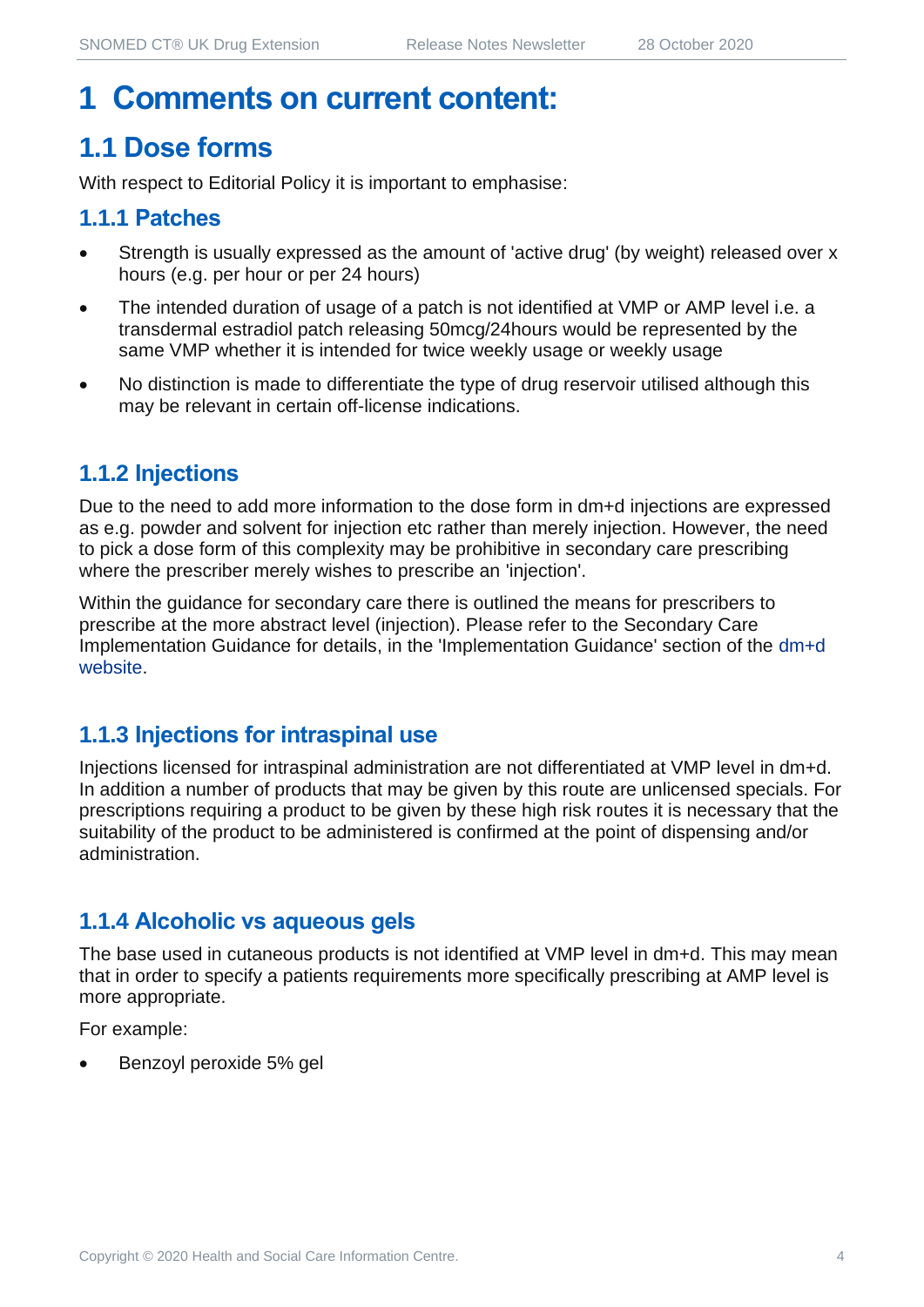# **1.2 Editorial Policy**

#### **1.2.1 Preservative Free**

The preservative free flag is used to denote the absence of preservative in preservative free *eye drops* only.

Please note:

- the setting of this flag only confirms that preservative is absent from the VMP; a null value does not necessarily indicate that it is present
- **The flag is not applied to any other dose form** i.e. intra-spinal injections are not distinguished (see note above).

#### **1.2.2 Route of administration**

Information on route of administration is provided at VMP level. The information is only provided as a support for decision support and not intended to inform clinicians on usage.

At VMP level routes are merely a superset of the linked AMP licensed routes.

#### **1.2.3 Inclusion of Unit of Measure at VMP**

Semantic normal form patterns for VMP descriptions in dm+d follow the pattern:

**Name Strength** Modification(s) **Form Unit dose** xxx-free(s)

Following this pattern would mean for tablets, capsules etc full description would be:

Atenolol 25mg tablets 1 tablet

To retain these full descriptions would make the descriptions unsuitable for use in a human interface. Therefore the unit dose is left implied (Atenolol 25mg tablets).

There are instances however where the form is insufficiently precise to describe the product and therefore the unit dose is included in the name. These instances include:

The form injection does not fully describe a product therefore the name is qualified with the unit dose form for example: ampoules, vials, pre-filled syringes etc.

E.g. Furosemide 50mg/5ml solution for injection ampoules.

• Other unit dose examples include: Budesonide 250micrograms/ml nebuliser liquid 2ml unit dose vials, Carbenoxalone 1% granules 2g sachets, Benorilate 2g granules sachets.

*See dm+d Editorial Policy for full examples and exceptions to this rule.*

#### **1.2.4 The use of Fully Specified Names and Preferred Terms**

The semantic representation of concepts in dm+d (the dm+d name and dm+d description) may be updated in line with changes to dm+d Editorial Policy, changes to the product name itself or to supplier names. Within the SNOMED CT UK Drug Extension the current dm+d derived description for the core concept classes of VTM, VMP, VMPP, AMP and AMPP becomes the Preferred Term so a change to the dm+d terms would cause the Preferred Term to be updated.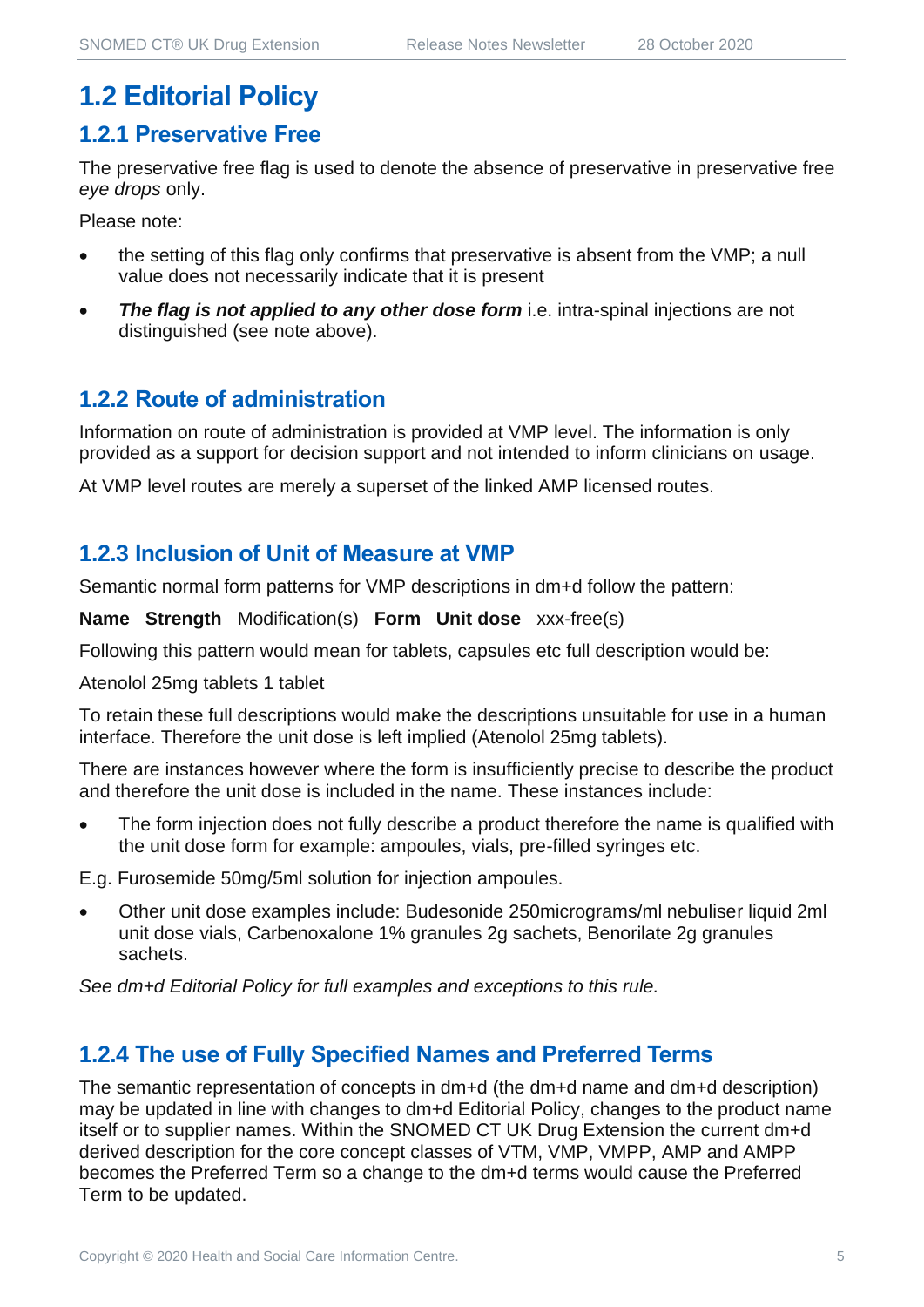Fully Specified Names in SNOMED CT will generally remain unchanged<sup>3</sup>. The differences in Editorial policies between SNOMED CT and dm+d mean that there will be instances where there is a mismatch between the Preferred Term and the Fully Specified Name.

#### **1.2.5 Mechanisms for specifying Descriptions for use in the UK Edition of SNOMED CT- Realm Language Refsets**

A combination of factors such as professional preference, clinical safety & data schema conformance require the use of some supplementary mechanism for Specifying SNOMED CT Descriptions applicable to the UK Edition of SNOMED CT.

From the October 2011 UK Edition, in RF1 an NHS Realm Description Subset was published. With the deprecation of RF1 this is replaced by the National Health Service realm language reference set published in two parts. The "Pharmacy part" as published in the SNOMED CT UK Drug extension and its 'Clinical part' partner in the UK Extension. Together these two encompass the entire SNOMED CT description content and identifies the preferred term to be used in the NHS realm for all SNOMED CT concepts.

In RF2 the refset can be found in the location Refset\Language. National Health Service realm language reference set (pharmacy part) refset ID 999000691000001104

National Health Service realm language reference set (clinical part) refset ID 999001261000000100

#### **1.2.6 Concept Status in dm+d vs Concept status in SNOMED CT**

Where concepts are created in dm+d and an identifier from the SNOMED CT International Release is not available at that time a SNOMED CT UK Drug Extension identifier is allocated. This is released in the dm+d XML data.

When the dm+d concepts are subsequently used to create the SNOMED CT UK Drug Extension it may be that the dm+d derived concept is determined to be a duplicate of a concept now available in the SNOMED CT International Release. In these instances the dm+d derived concept is given a retired status with a relationship to the SNOMED CT International Release concept. In the XML data the dm+d derived concept may remain valid with its original identifier for some time.

There may be instances where a SNOMED CT identifier from the International Release has been allocated to a concept within dm+d and this is subsequently discovered to be inappropriate for the dm+d concept. In this instance the SNOMED CT identifier from the International Release will appear in the dm+d XML format data as a previous identifier. These identifiers from the International Release will appear in the SNOMED CT UK Drug Extension with a status of current.

<sup>3</sup> From the SNOMED CT Technical Reference Guide for the FullySpecifiedName:

Changes in presentation such as changed capitalization, punctuation, spelling or revision due to changes in agreed presentation style are permitted as long as they do not change the specified meaning of the Concept. Some changes to the semantic type shown in parentheses at the end of the FullySpecifiedName may also be considered minor changes if the change in hierarchy does not alter the Concept's meaning.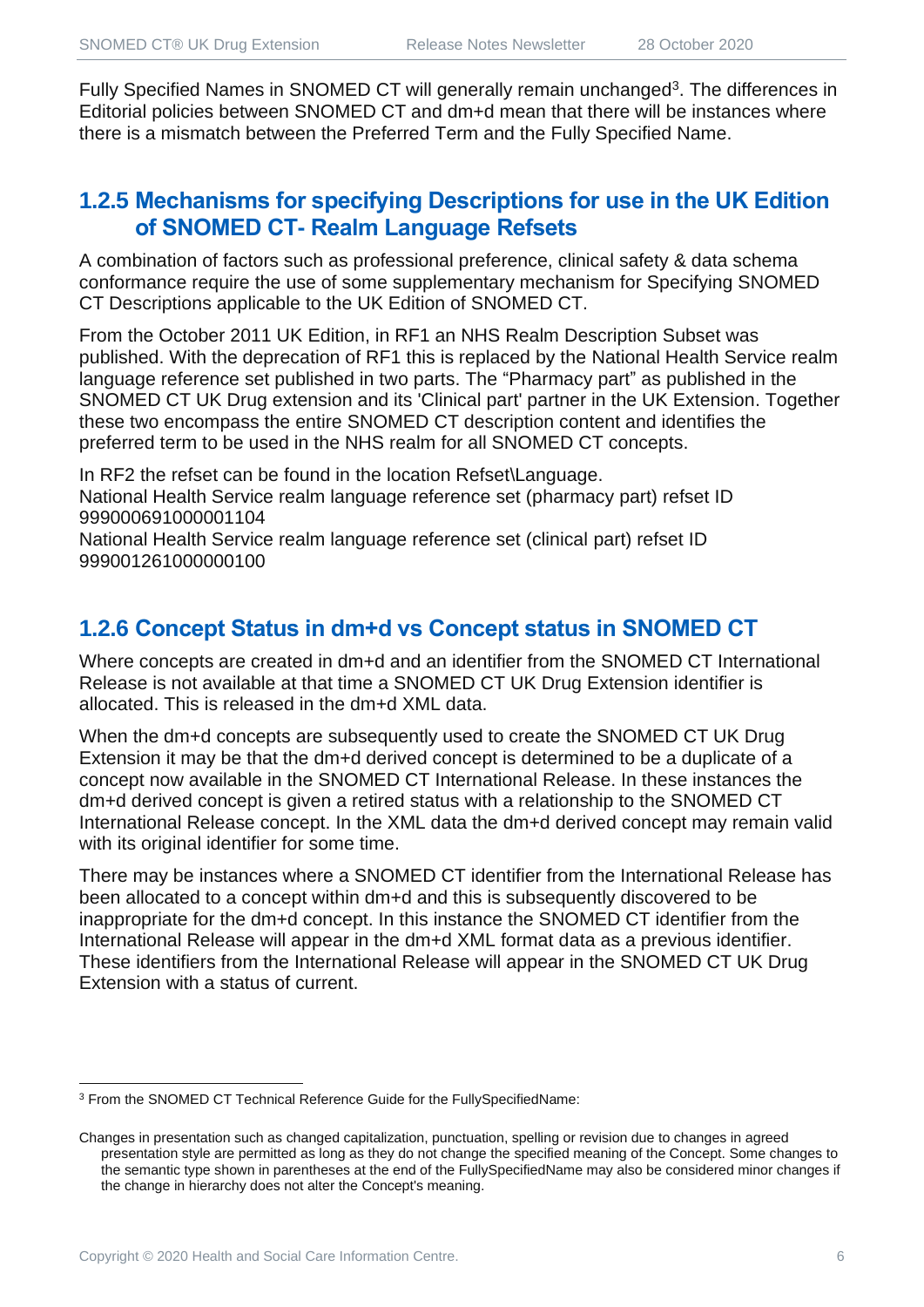# **1.3 Specific Products**

#### **1.3.1 Morphine and Tramadol modified release products**

Because there are no pharmacopoeial standards for oral modified release preparations 12 and 24 hour modified release morphine products are not distinguished at VMP level in dm+d. The same applies to the modified release tramadol products.

Two subsets are provided with the SNOMED CT release distinguishing related AMPs according to current licensed indications. For products where licensed indications are not available, for example, where wholesalers may provide products from several manufacturers and SPCs are not available these products will not be included in the 12 and 24 hour modified release subsets.

Explanation of how these subsets can be utilised within a prescribing framework can be found in the Secondary Care Implementation Guidance, in the 'Implementation Guidance' section of the [dm+d website.](https://www.nhsbsa.nhs.uk/pharmacies-gp-practices-and-appliance-contractors/dictionary-medicines-and-devices-dmd)

#### **1.3.2 Valproic acid vs valproate semisodium**

We have taken advice and clinically the active moiety for these products is the same and so they are not differentiated at VMP level. The two brands available have different indications so it may be necessary for the prescriber to specify the brand required to ensure they are prescribing within the details of the product license.

This may be an issue for other products such as cyproterone acetate where two brands exist with different indications for use.

#### **1.3.3 Concentrate and 'High Strength' Morphine and Methadone**

dm+d does not identify concentrate or 'high strength' morphine or methadone products as such in the VMP term. Consideration should be given to how these products are displayed in picking lists to reduce the risk of mis-selection where multiple strengths are available.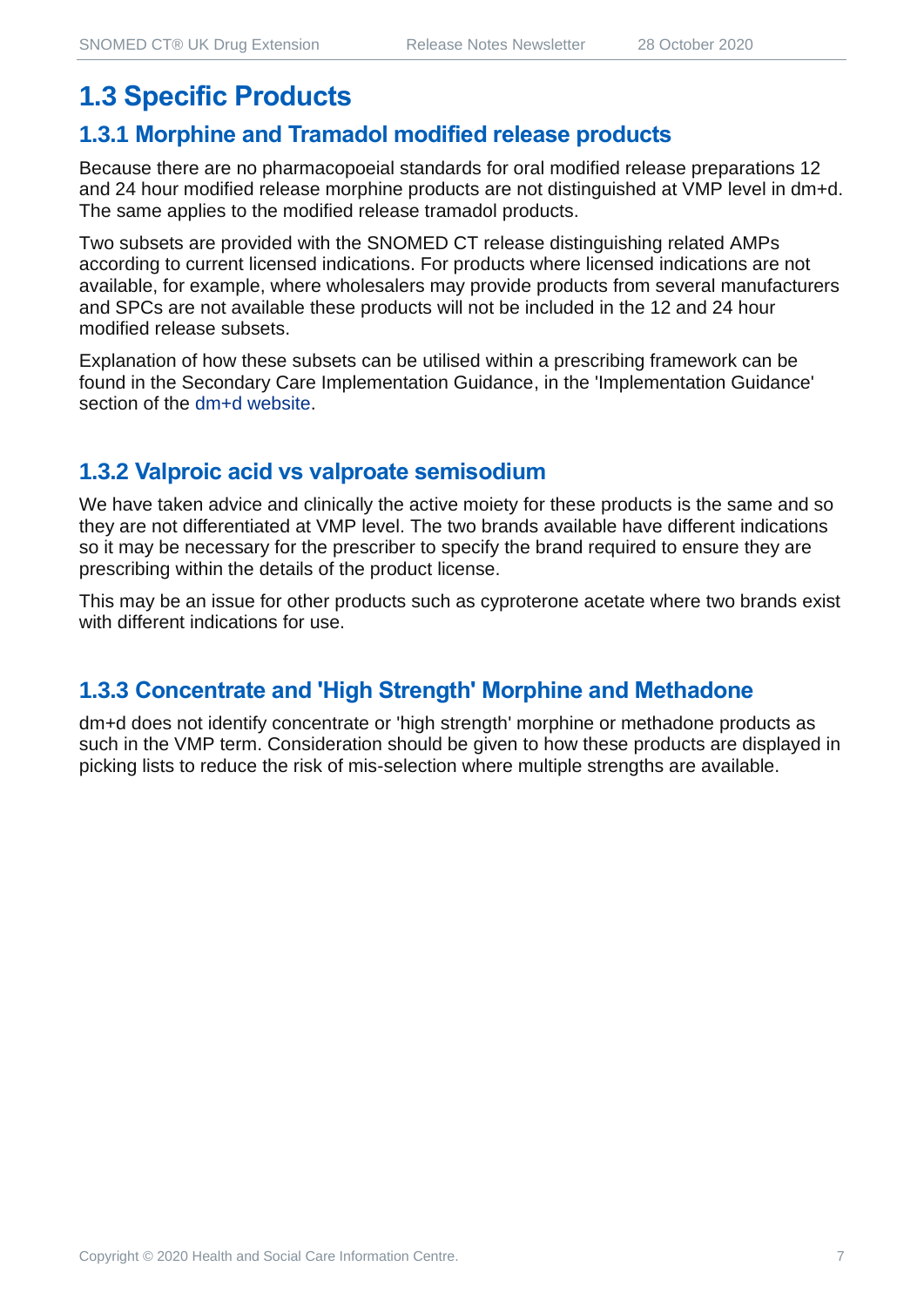# **1.4 Other Information**

#### **1.4.1 Duplicated SNOMED IDs**

It is a basic principle of terminology that concept identifiers should not be reused. Due to a process error in 2006 a small number of SNOMED IDs were issued twice in dm+d. The concepts bearing these duplicated identifiers have all been invalidated and license holders were notified at the time. However it is recognised that since that time a number of new licenses have been issued and so a list of the duplicated identifiers and the terms is provided here for information.

| ID                                   | dmd_name                                                                                               | conceptType |
|--------------------------------------|--------------------------------------------------------------------------------------------------------|-------------|
| 9854411000001103                     | Smartflow drainable night drainage bag NB2 2litre, AMPP<br>120cm tube (Manfred Sauer UK Ltd) 10 device |             |
|                                      | 9854411000001103 Medium chain triglycerides - invalid                                                  | VTM         |
|                                      | 9854511000001104 Calcium + Magnesium                                                                   | VTM         |
|                                      | 9854511000001104 Gel-X tablets (Oakmed Ltd)                                                            | AMP         |
|                                      | 9854611000001100 Ostomy discharge solidifying agents 140 tablet                                        | <b>VMPP</b> |
| 9854611000001100   Ichthammol + Zinc |                                                                                                        | VTM         |
|                                      | 9854711000001109 Gel-X tablets (Oakmed Ltd) 140 tablet                                                 | <b>AMPP</b> |
|                                      | 9854711000001109 Amiloride + Cyclopenthiazide - invalid                                                | VTM         |
| 9854911000001106                     | Meglumine amidotrizoate + Sodium amidotrizoate<br>- invalid                                            | VTM         |
|                                      | 9854911000001106  International normalised ratio testing strips 24 strip VMPP                          |             |

#### **1.4.2 Subset Information**

Information relating to the scope and status of subsets contained in the SNOMED CT UK Drug Extension can now be found at the [Data Dictionary for Care \(DD4C\).](https://dd4c.digital.nhs.uk/dd4c/)

### **1.4.3 RF2 module dependency**

Several back-dated changes were made to the module dependency reference set (900000000000534007) in the release of 1 April 2017.

Modules effective as at 2016-12-07 and 2017-01-04 that are stated incorrectly as being dependent on modules effective as at 2016-01-31 or 2016-04-01 have had those target effective times corrected to 2016-07-31 or 2016-10-01 respectively.

For effective times 2006-05-01 onwards, dates representing the dependency of the SNOMED CT United Kingdom Edition reference set module (999000031000000106) on the SNOMED CT United Kingdom drug extension module (999000011000001104) have been updated to align with the dates representing the dependency of the SNOMED CT United Kingdom Edition module (999000041000000102) on the SNOMED CT United Kingdom drug extension module (999000011000001104).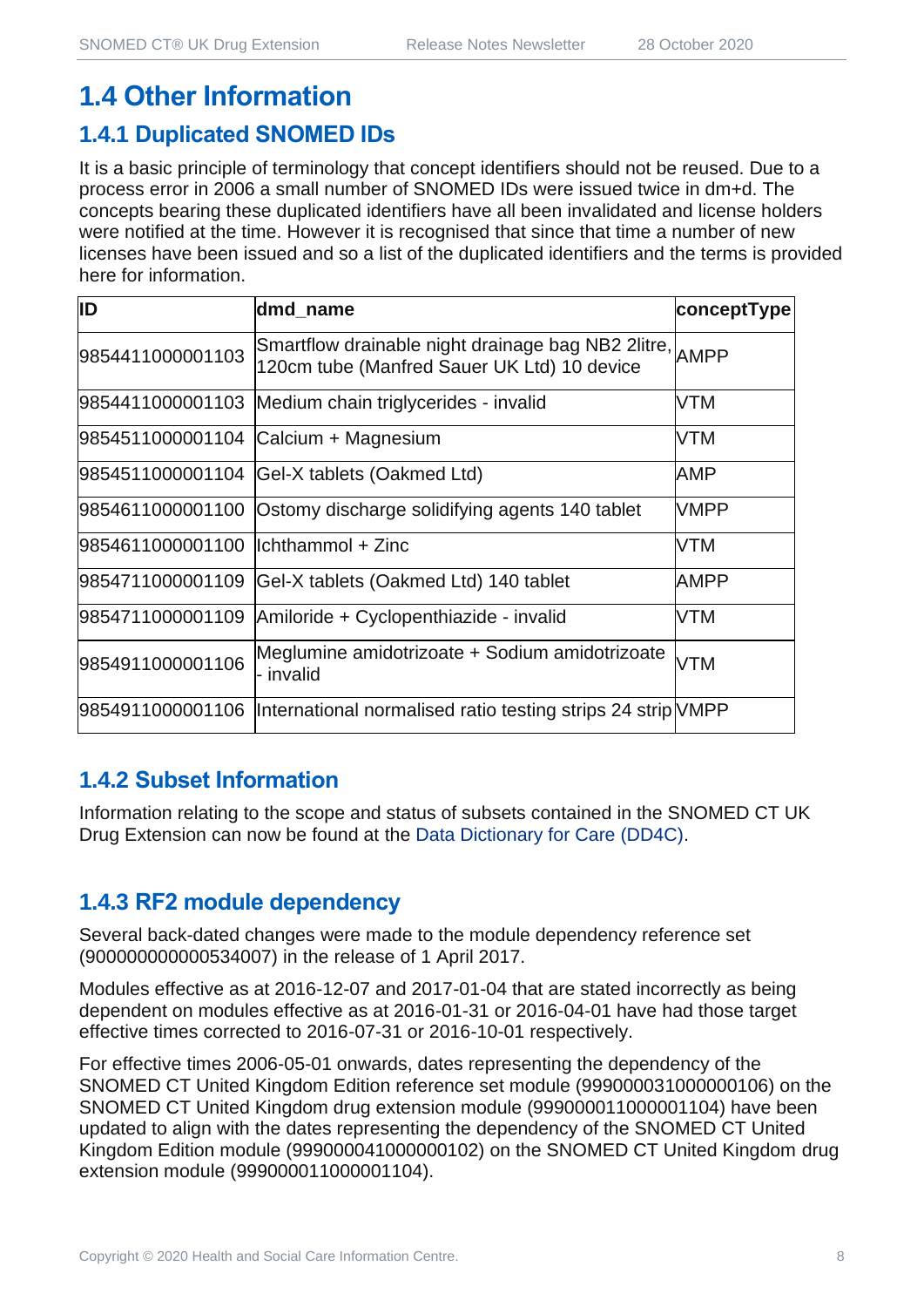For effective times before 2011-04-01, dates representing dependency on the SNOMED CT model component module (900000000000012004) have been updated to align with the single effective date (2002-01-31) of the model component module which remained unchanged during that period.

For effective times before 2004-01-31, in the release of 1 April 2017, dependencies were exhaustively represented. These included the missing immediate dependencies of the SNOMED CT United Kingdom drug extension module (999000011000001104) and of the SNOMED CT United Kingdom drug extension reference set module (999000021000001108) during that period. In the release of 1 April 2018, all dependency entries effective before 2004-01-31 were removed to reflect the SNOMED CT United Kingdom Edition baseline effective time of 2004-01-31.

#### **1.4.4 RF2 association references**

In the release of 21 March 2018, references in the WAS A association reference set (900000000000528000) to an unreleased component (reference effective as at 2015-04-02 and inactivated 2015-04-29) were removed.

In the release of 1 April 2018, references in the MOVED FROM association reference set (900000000000525002) effective as at 2010-03-10, but with a target component effective from 2010-04-01, have had the effective time corrected to 2010-04-01.

In the release of 4 September 2019, NHS Digital released a new dm+d specific association reference set:

• 10991000001109|NHS dictionary of medicines and devices association type reference set|

This refset provides a link between Inactive SNOMED CT concepts that are still in use in dm+d and their Active replacement in the SNOMED CT UK drug Extension release.

#### **1.4.5 NHS dm+d (dictionary of medicines and devices) realm language reference set**

In the 29.1.0 15-Apr-2020 release NHS Digital set every member of the NHS dm+d realm language reference set as Inactive.

In October 2019 NHS Digital stated it was their intent to withdraw the NHS dm+d (dictionary of medicines and devices) realm language reference set in April 2020:

• 999000671000001103 |National Health Service dictionary of medicines and devices realm language reference set (foundation metadata concept)|

The NHS dm+d realm language reference set has now been fully superseded by the NHS realm language reference set (pharmacy part):

• 999000691000001104 |National Health Service realm language reference set (pharmacy part) (foundation metadata concept)|

The metadata concept for the NHS dm+d realm language refset remains Active with all members of the refset set as Inactive. The metadata concept will be Inactivated in a future release.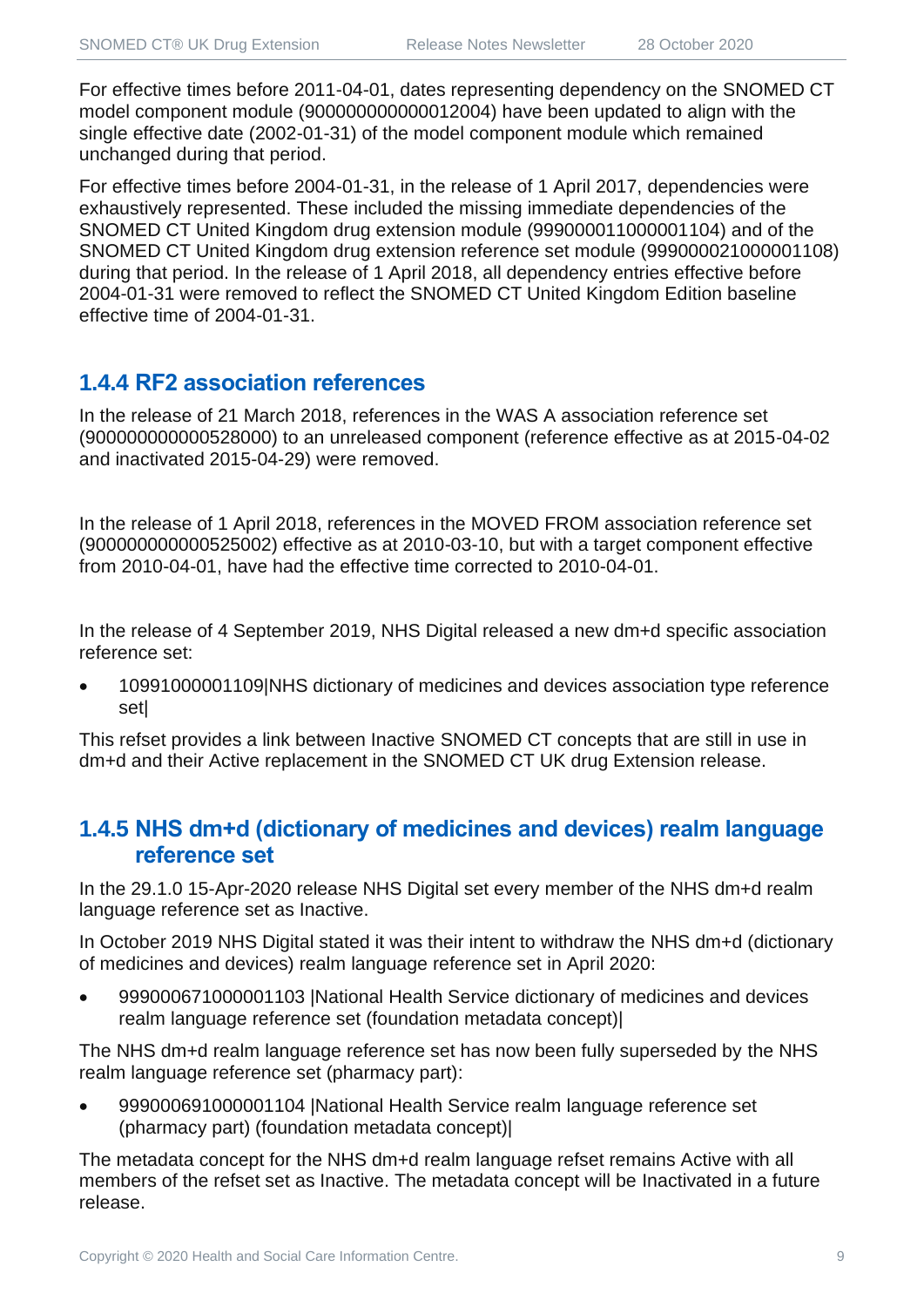# **1.5 Work in Progress**

#### **1.5.1 Medical Devices Dictionary (MDD)**

Work is in progress on expanding the population of medical devices in dm+d.

Currently only those devices reimbursable in Primary Care (appliances) are routinely populated in MDD. Work on the MDD will potentially impact on these appliances with respect to more appliances being described at VMP level and some change in textual descriptions.

More information will be provided as it comes available.